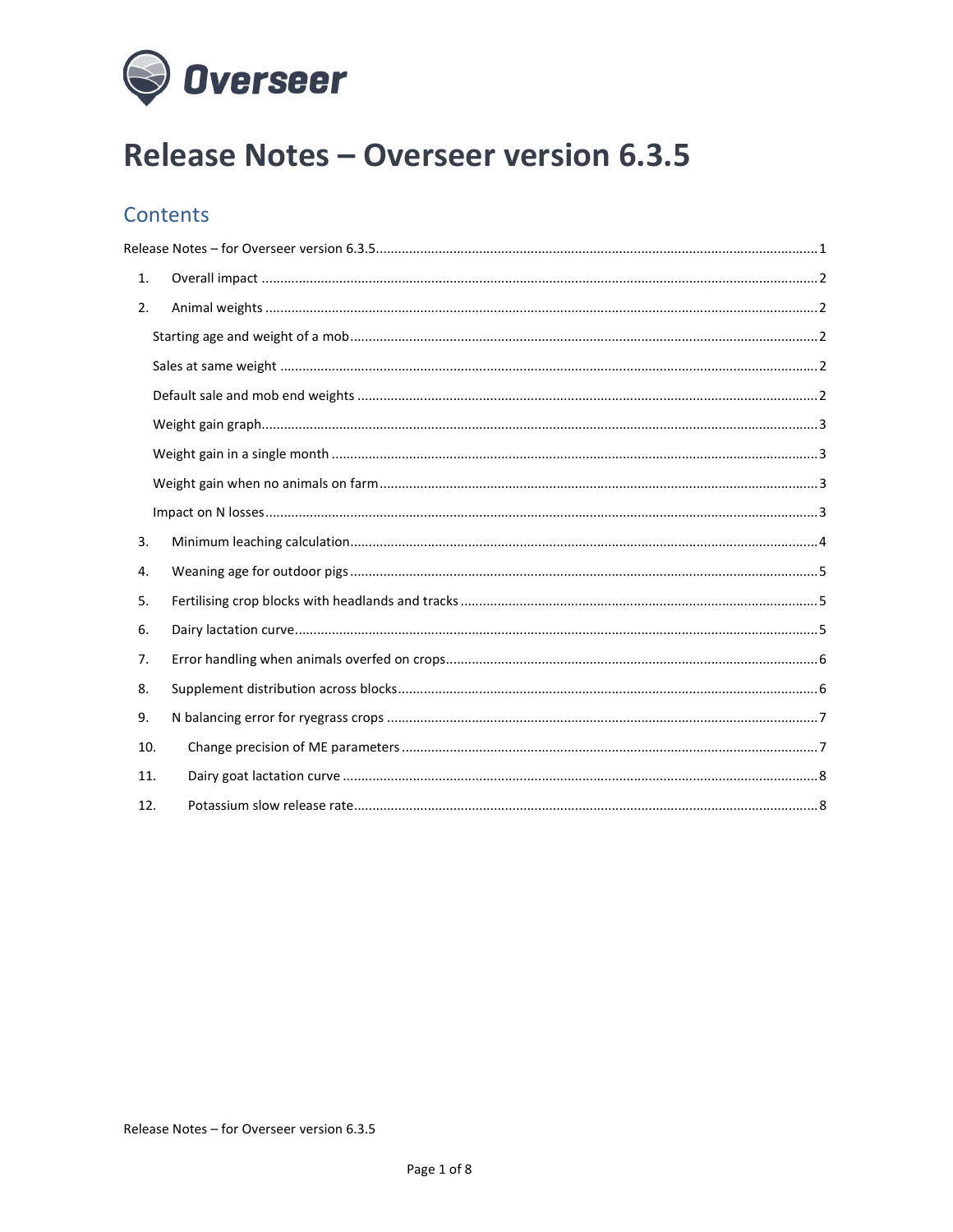

## 1. Overall impact

| % change             | N loss/ha | P loss         | <b>GHG</b>     |
|----------------------|-----------|----------------|----------------|
| ≥20% increase        | 49        | $\overline{2}$ | 37             |
| $\geq$ 10% increase  | 37        | 2              | 70             |
| ≥5% increase         | 62        | 16             | 90             |
| ≥2% increase         | 143       | 39             | 201            |
| >0% increase         | 1201      | 264            | 1350           |
| 0 (no change)        | 103       | 4443           | 164            |
| <0% decrease         | 2908      | 454            | 3301           |
| ≤2% decrease         | 242       | 20             | 22             |
| ≤5% decrease         | 208       | 3              | 11             |
| ≤10% decrease        | 182       | 0              | 5              |
| ≤20% decrease        | 117       | $\mathbf{1}$   | $\overline{2}$ |
| <b>Fixed error</b>   | 22        | 25             | 22             |
| <b>Created error</b> | 170       | 170            | 170            |

Number of active farm accounts and scale of impact for the update to Version 6.3.5

#### 2. Animal weights

A new graph showing modelled weight gain for mobs has been added. This addition has come as a result of a review of mob data that is used by the model and a need to remove the ambiguity in how animals are set up. The key changes are as follows.

#### Sales at same weight

Legacy only allowed a single end (or carcass) weight for each mob and so if sales were made at different times during the year, all animals in the mob were assumed to have the same weight gain during the year.

Mobs with multiple sales were imported into OverseerFM with the same live weight for each sale in the mob. OverseerFM would call the model with a single end weight for all animals and so was consistent with Legacy.

This caused a problem where users had entered sales into FM at the same weight. For example, a sale in March at 40kg and a sale in May at 40 kg. The animals in each sale should be on different growth curves; however, these were merged into a single mob with a single end weight.

This release has updated the mobs that were imported from Legacy to use default weights for sales and hence place all animals on the same growth curve. While animals that have been entered in FM with the same sales weight will now be on their own growth curve. This reflects the fact that those sold earlier grew faster.

### Default sale and mob end weights

Where sales are made at "default" weights, it can be a little unclear what that means. We have now applied the following rules:

- If an end weight is entered, this will be applied to the last animals in the mob. This may be any remaining animals on the farm or the last sale if all animals are sold and the sale uses "default" weight.
- If all animals are sold and the last sale does not use default weight, then you cannot enter an end mob

Release Notes – for Overseer version 6.3.5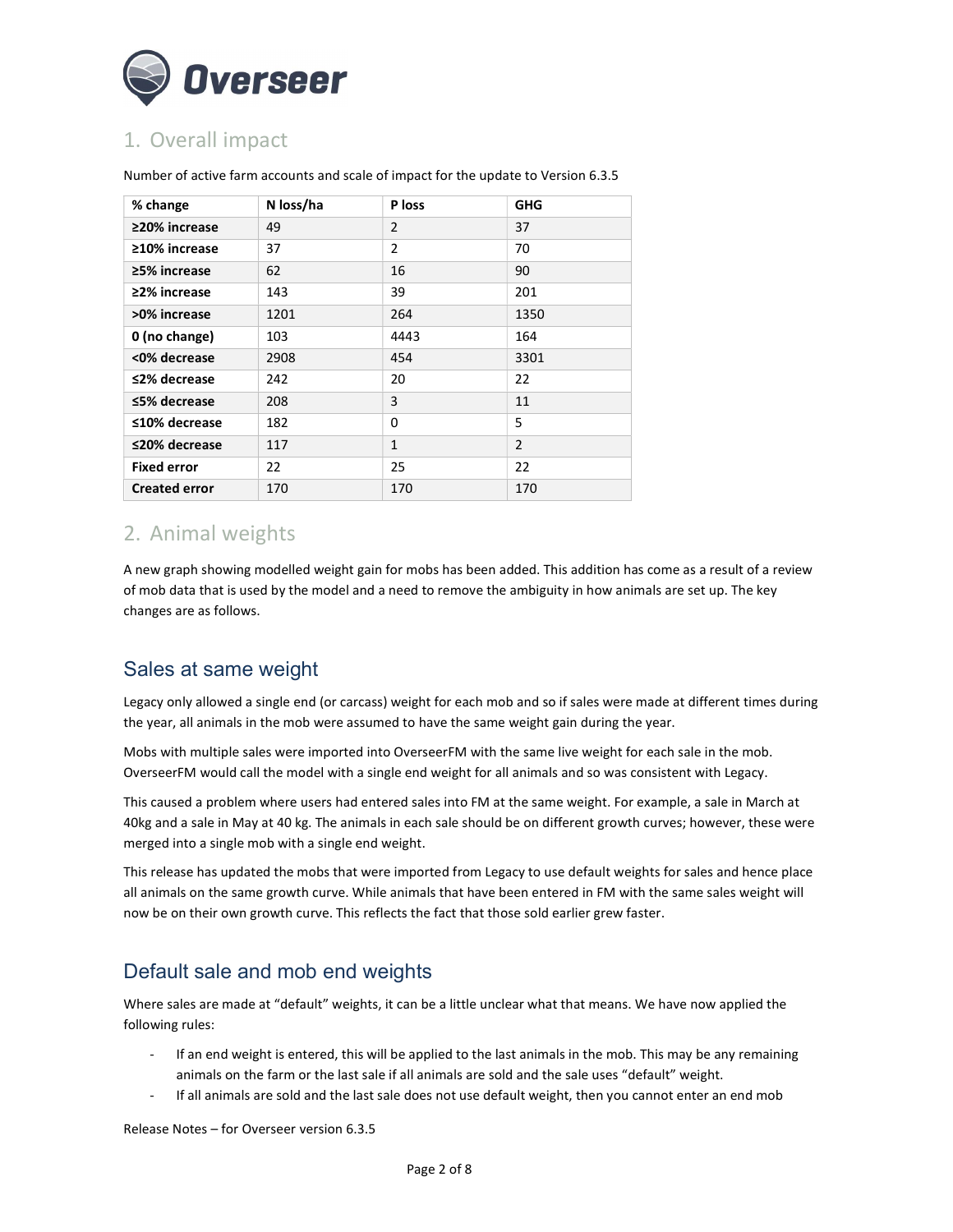

weight.

- If no end mob weight is entered, the model calculates the end weight based on the starting weight and typical growth rates.
- All default sales will track on the same growth curve as the last animals in the mob. This could be any remaining animals or the last sale if all animals are sold.
- Sales at a live/carcass weight have their own weight gain curve.

## Weight gain graph

For stock classes that require weights, a weight gain graph has been added to the stock data entry screen in OverseerFM. This shows the modelled weight gain of different animals in the mob. The following is an example of animals being sold at different weights during the year. By showing this graph, users will be able to check for any errors in how the mob has been set up. Further help on using this graph is provided in OverseerFM. Search for animal weights to find it.



### Weight gain in a single month

The model was not recording any weight gain if a mob was on the farm for one month only. This has now been changed to that there is some weight gain and hence there is a slight change in energy required by those animals.

#### Weight gain when no animals on farm

If all animals in a mob are removed from the farm and then animals are added to the mob in a later month, the model placed those new animals on the farm at the same weight as those that left (several months earlier). A change has been made such that those animals are now added at the weight the original animals would have been on that month.

#### Impact on N losses

The following table shows the impact of these changes on N losses. This is for all farms that have at least one analysis with a valid result using model version 6.3.4. There is a total of 6421 farms that meet these criteria.

The first row is where the farm has an analysis that was giving an error but is now fixed. The last row is where it was giving a result but is now in error. This is due to the change in ME requirements and hence feed requirements of the animals.

Release Notes – for Overseer version 6.3.5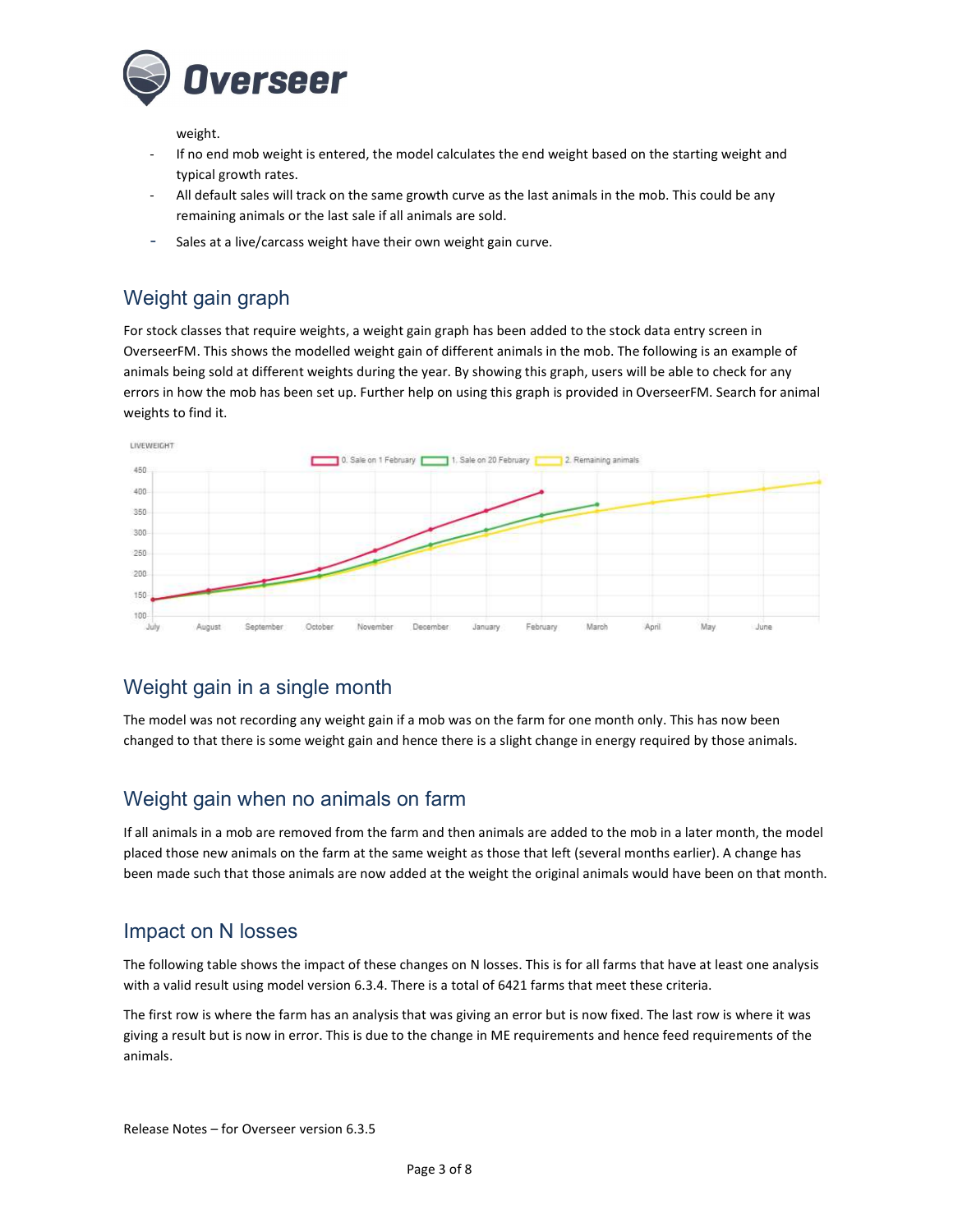

| % change             | % of farms |
|----------------------|------------|
| <b>Fixed error</b>   | 0.3        |
| $>=20$               | $0.1\,$    |
| $>=10$               | 0.4        |
| $>=5$                | 1.1        |
| $>=2$                | 3.6        |
| >0                   | 47.4       |
| No change            | 35.7       |
| <0                   | 9.1        |
| $-2$                 | 0.5        |
| $-5$                 | $0.2\,$    |
| $-10$                | $0.1\,$    |
| $-20$                | $\pmb{0}$  |
| <b>Created error</b> | $1.5\,$    |

## 3. Minimum leaching calculation

A discrepancy in the way the model implemented the minimum leaching was found and has now been corrected. In some cases (when mineralisation was low) the model gave a significantly lower N leaching rate then it should have.

The following rules are now applied for setting a minimum leaching rate for pasture:

- The default minimum value is 5
- For pasture, the minimum value decreases from 5 to 3 as the value of initial mineralisation decreases from 6.66 to zero. This reduces the minimum value on low producing sites irrespective of drainage.
- The minimum value decreased linearly from 5 as drainage decreases below 200 mm (rate: 5/200 (kg N/ha)/mm), with a minimum value of 1 if drainage is less than 40 mm. This overrides the pasture one.

For 3,497 farms the following changes were observed. There are several farms (138) that have significant changes (greater than 10%) in N loss numbers.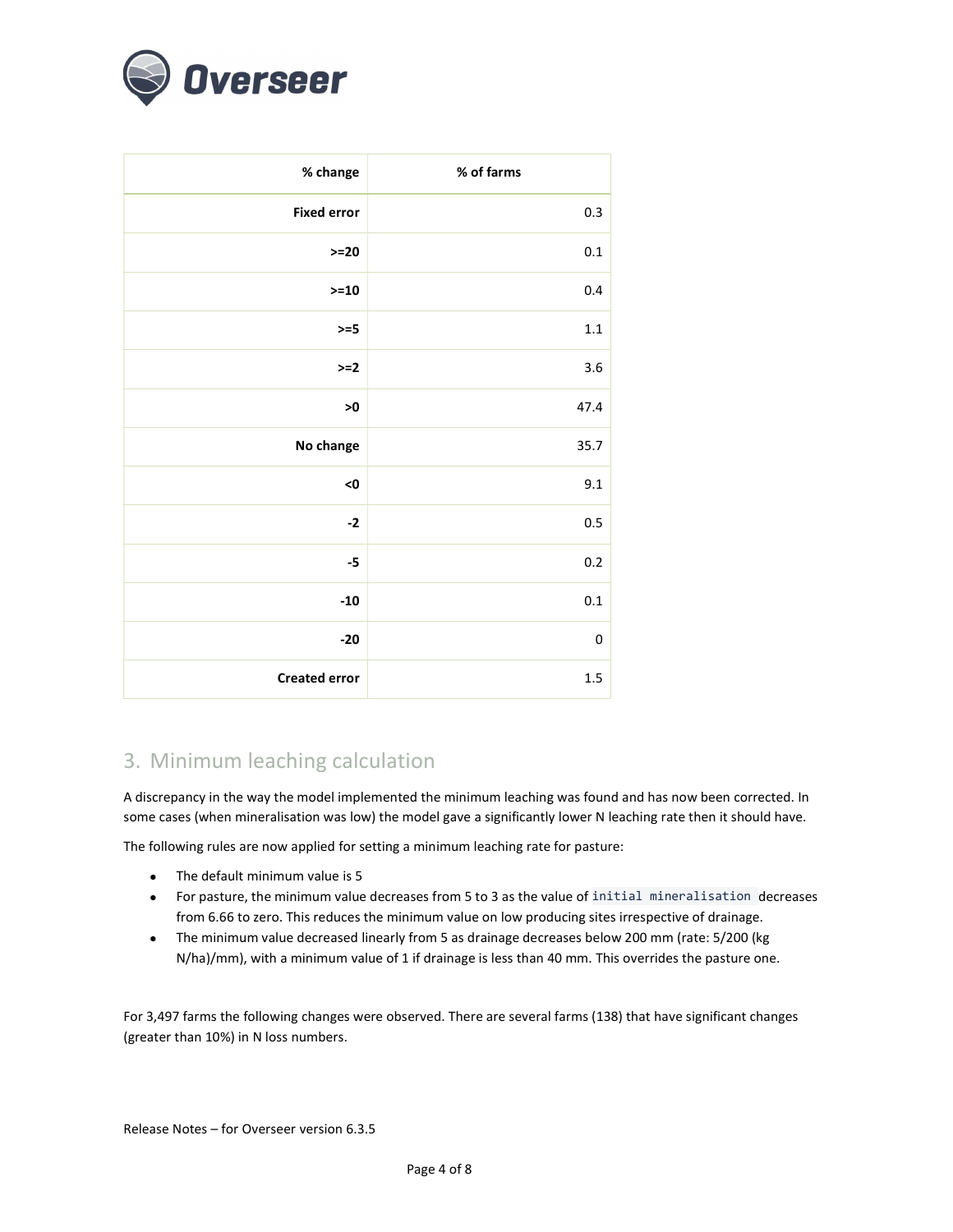

| % change      | % of farms |
|---------------|------------|
| $>=20$        | 0.5        |
| $>=10$        | 0.3        |
| $>=5$         | 0.3        |
| $>=2$         | 0.5        |
| $\mathbf{>0}$ | $1.1\,$    |
| No change     | 62.6       |
| <0            | 22.8       |
| $-2$          | 5          |
| $-5$          | 2.8        |
| $-10$         | 2.4        |
| $-20$         | 1.6        |

## 4. Weaning age for outdoor pigs

In very rare situations the code was incorrectly setting the weaning age to 0. This has been corrected and we have found there is only one example of this in OverseerFM.

#### 5. Fertilising crop blocks with headlands and tracks

If a crop block has defined part of the area as headlands/tracks and fertiliser was applied as a total amount, in some cases this was being incorrectly converted to a rate using the whole block area rather than subtracting the headland/track area first.

Out of 3552 farms, 12 farms had an N loss change by less than 2%.

### 6. Dairy lactation curve

AgResearch reviewed the current implementation of the dairy cow lactation curve and developed a more appropriate equation. While this has little effect on the overall result as it does change the distribution slightly during the year.

There were small changes in around 66% of farms, while in a small number the change in ME meant they now have a problem with the amount of food available to animals, generating an error.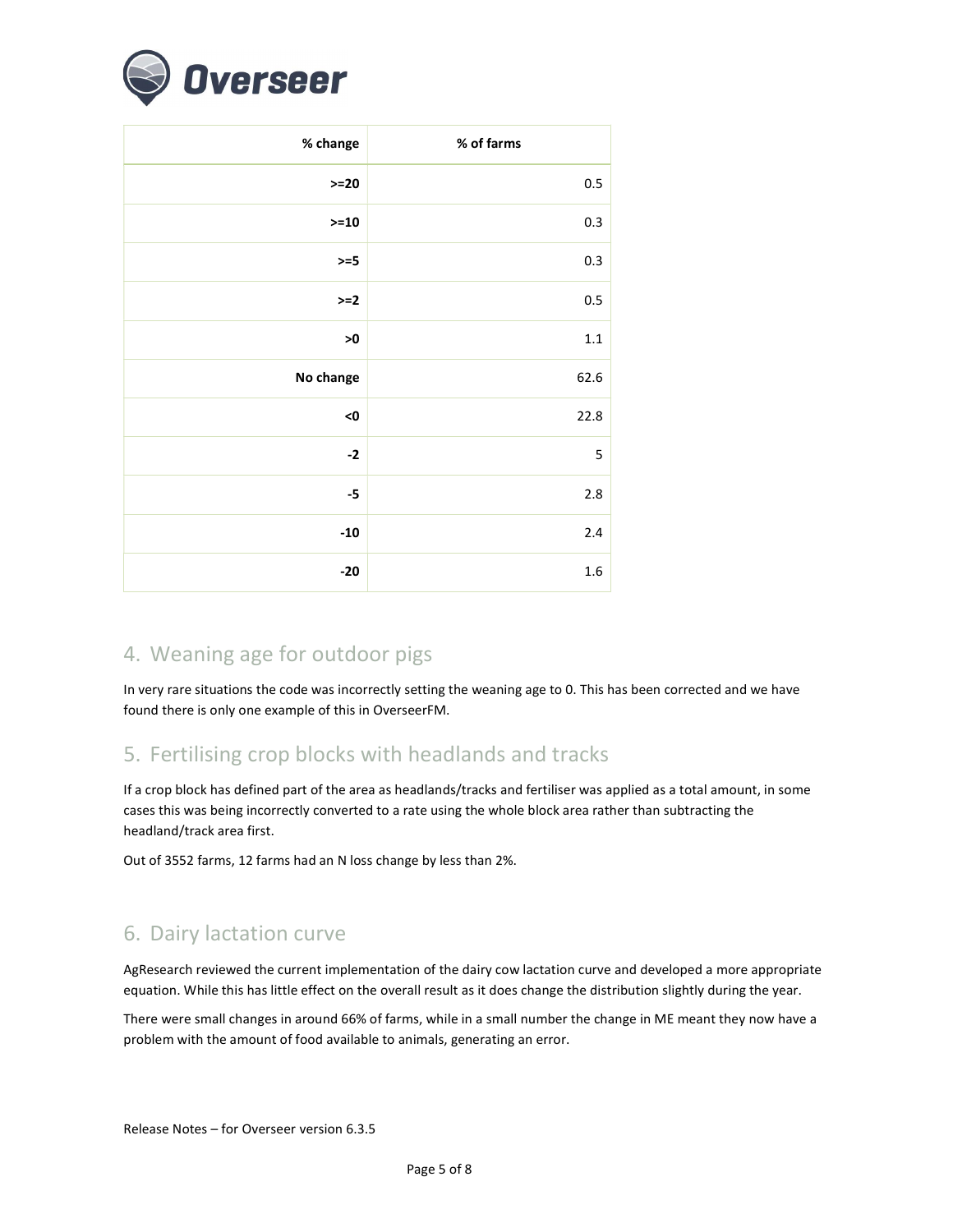

| % change             | % of farms |
|----------------------|------------|
| <b>Fixed error</b>   | 0.06       |
| $0 \rightarrow 2$    | 20.3       |
| No change            | 33.4       |
| $0 - > -2$           | 46.1       |
| <b>Created error</b> | 0.17       |

## 7. Error handling when animals overfed on crops

When animals were getting too much feed from crops the model was not always handling this error appropriately and so resulted in a balancing error that was difficult to diagnose. This has been corrected and so a more appropriate error is now shown to the user, making correction or assistance easier.

## 8. Supplement distribution across blocks

If supplements were fed on all blocks and monthly timing was entered, the same amount of supplement was fed on each block regardless of size. This is not consistent with how the model operates if no months were selected. This has been changed to feed amounts based on the area of each block.

Around 93% of farms were unaffected. 8 farms reduced N by between -2 and -5, with the remaining farms adjusted by between -2 and 2 percent.

| % change           | % of farms |
|--------------------|------------|
| <b>Fixed error</b> | 0.03       |
| $0 \rightarrow 2$  | 2.3        |
| No change          | 92.7       |
| $0 \rightarrow -2$ | 4.7        |
| $-2$ $-5$          | 0.2        |

Release Notes – for Overseer version 6.3.5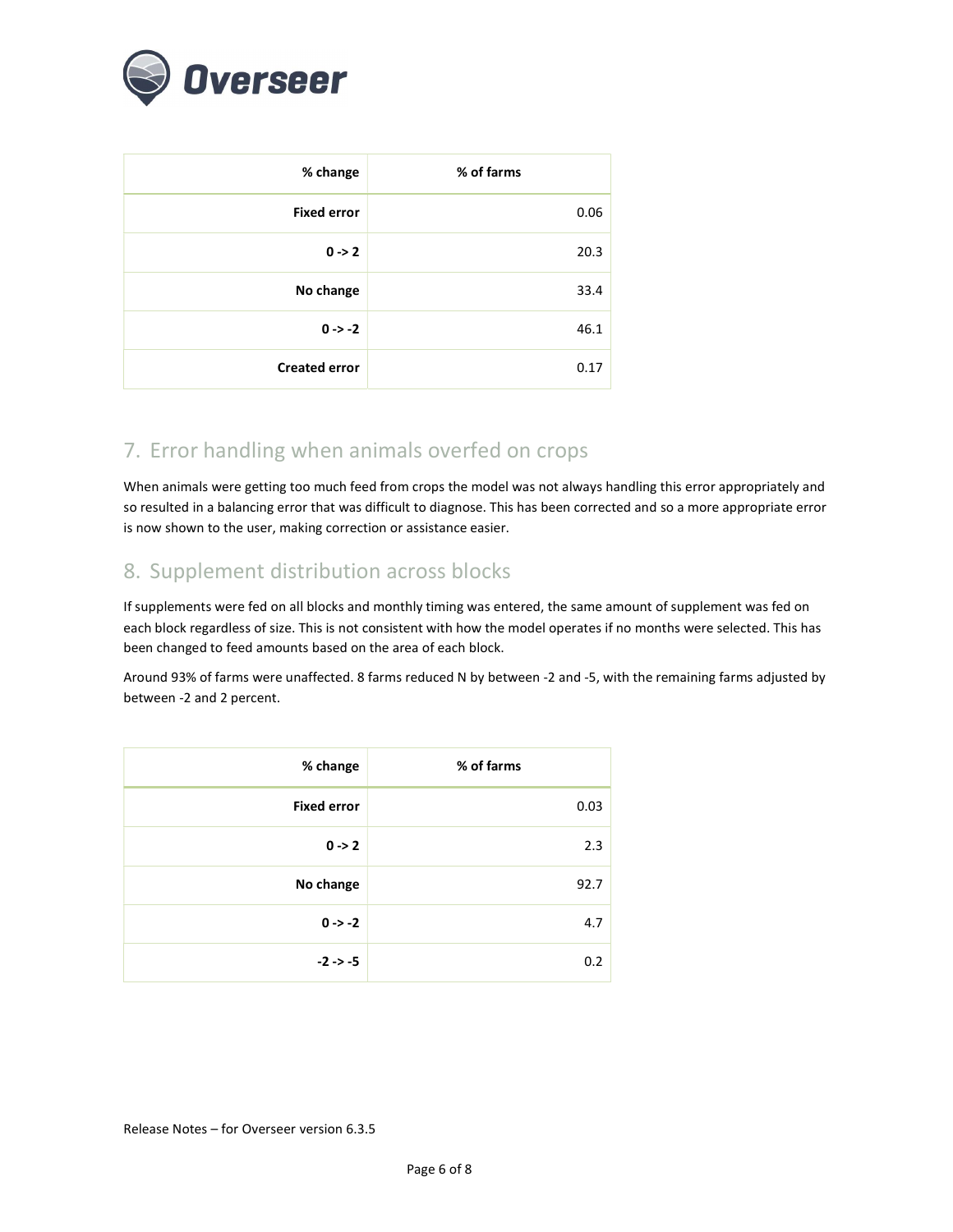

# 9. N balancing error for ryegrass crops

In some cases, ryegrass crops were not being treated like pasture in the model which created an imbalance in the nutrient budget. This has now been corrected and so should fix this problem.

98.5% or farms are unaffected, with the remaining farms change by less than 2%.

## 10. Change precision of ME parameters

Change precision of age factor from 0.000082 to 0.03/365. This changes basal energy for animals slightly.

Change to precision of energy coefficient from 0.042 to 0.0423.

| % change             | % of farms  |
|----------------------|-------------|
| <b>Fixed error</b>   | 0.03        |
| $>=20$               | $\pmb{0}$   |
| $>=10$               | $\pmb{0}$   |
| $>=5$                | 0           |
| $>=2$                | 0.14        |
| $>0$                 | 0.11        |
| No change            | 86.8        |
| <0                   | $6.7\,$     |
| $-2$                 | 4.8         |
| $-5$                 | 0.62        |
| $-10$                | 0.03        |
| $-20$                | $\mathbf 0$ |
| <b>Created error</b> | 0.8         |